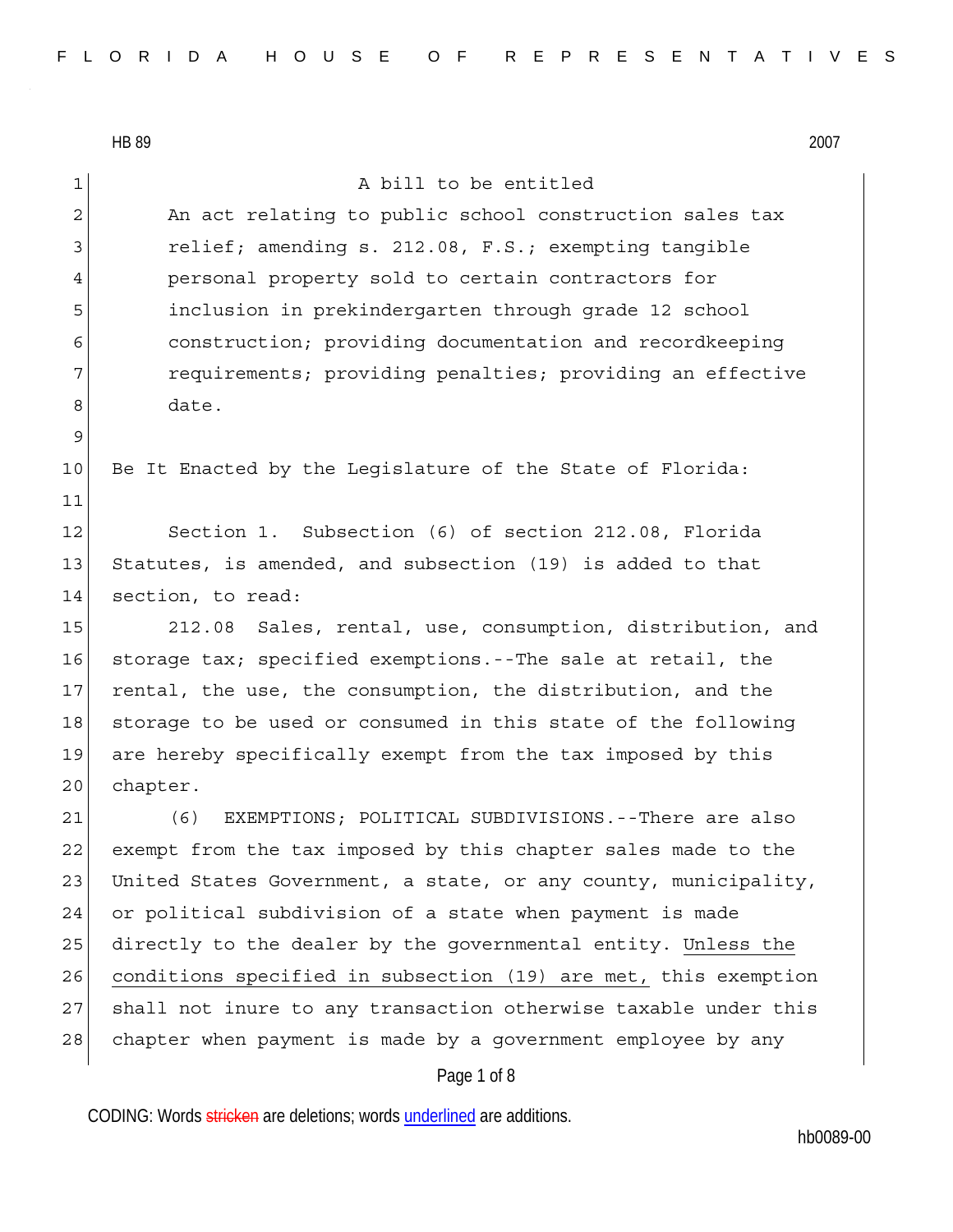29 means, including, but not limited to, cash, check, or credit 30 card when that employee is subsequently reimbursed by the 31 governmental entity. This exemption does not include sales of 32 tangible personal property made to contractors employed either 33 directly or as agents of any such government or political 34 subdivision thereof when such tangible personal property goes 35 into or becomes a part of public works owned by such government 36 or political subdivision. A determination whether a particular 37 transaction is properly characterized as an exempt sale to a 38 government entity or a taxable sale to a contractor shall be 39 based on the substance of the transaction rather than the form 40 in which the transaction is cast. The department shall adopt 41 rules that give special consideration to factors that govern the 42 status of the tangible personal property before its affixation 43 to real property. In developing these rules, assumption of the 44 risk of damage or loss is of paramount consideration in the 45 determination. This exemption does not include sales, rental, 46 use, consumption, or storage for use in any political 47 subdivision or municipality in this state of machines and 48 equipment and parts and accessories therefor used in the 49 generation, transmission, or distribution of electrical energy 50 by systems owned and operated by a political subdivision in this 51 state for transmission or distribution expansion. Likewise 52 exempt are charges for services rendered by radio and television 53 stations, including line charges, talent fees, or license fees 54 and charges for films, videotapes, and transcriptions used in 55 producing radio or television broadcasts. The exemption provided 56 in this subsection does not include sales, rental, use,

## Page 2 of 8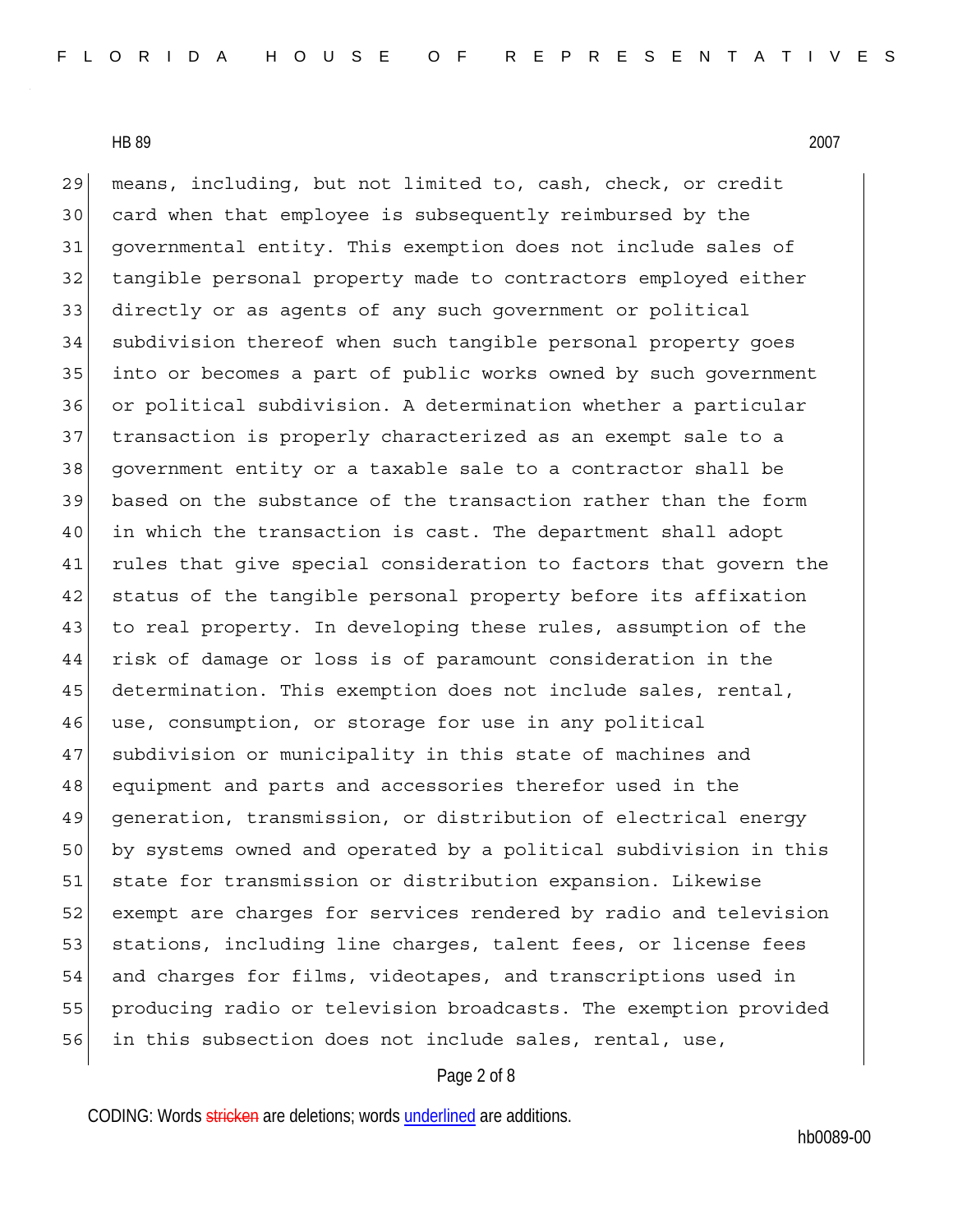57 consumption, or storage for use in any political subdivision or 58 municipality in this state of machines and equipment and parts 59 and accessories therefor used in providing two-way 60 telecommunications services to the public for hire by the use of 61 a telecommunications facility, as defined in s. 364.02(15), and 62 for which a certificate is required under chapter 364, which 63 facility is owned and operated by any county, municipality, or 64 other political subdivision of the state. Any immunity of any 65 political subdivision of the state or other entity of local 66 government from taxation of the property used to provide 67 telecommunication services that is taxed as a result of this 68 section is hereby waived. However, the exemption provided in 69 this subsection includes transactions taxable under this chapter 70 which are for use by the operator of a public-use airport, as 71 defined in s. 332.004, in providing such telecommunications 72 services for the airport or its tenants, concessionaires, or 73 licensees, or which are for use by a public hospital for the 74 | provision of such telecommunications services.

75 (19) EXEMPTIONS; PUBLIC PREKINDERGARTEN THROUGH GRADE 12 76 SCHOOL CONSTRUCTION CONTRACTOR PURCHASES.--

77 (a) Sales of tangible personal property made to 78 contractors employed directly by or as agents of the United 79 States Government, a state, a county, a municipality, or a 80 political subdivision of a state for public prekindergarten 81 through grade 12 school construction are exempt if all of the 82 following conditions are met: 83 1. At the time of such sale, the governmental entity or

84 political subdivision holds a current consumer's certificate of

## Page 3 of 8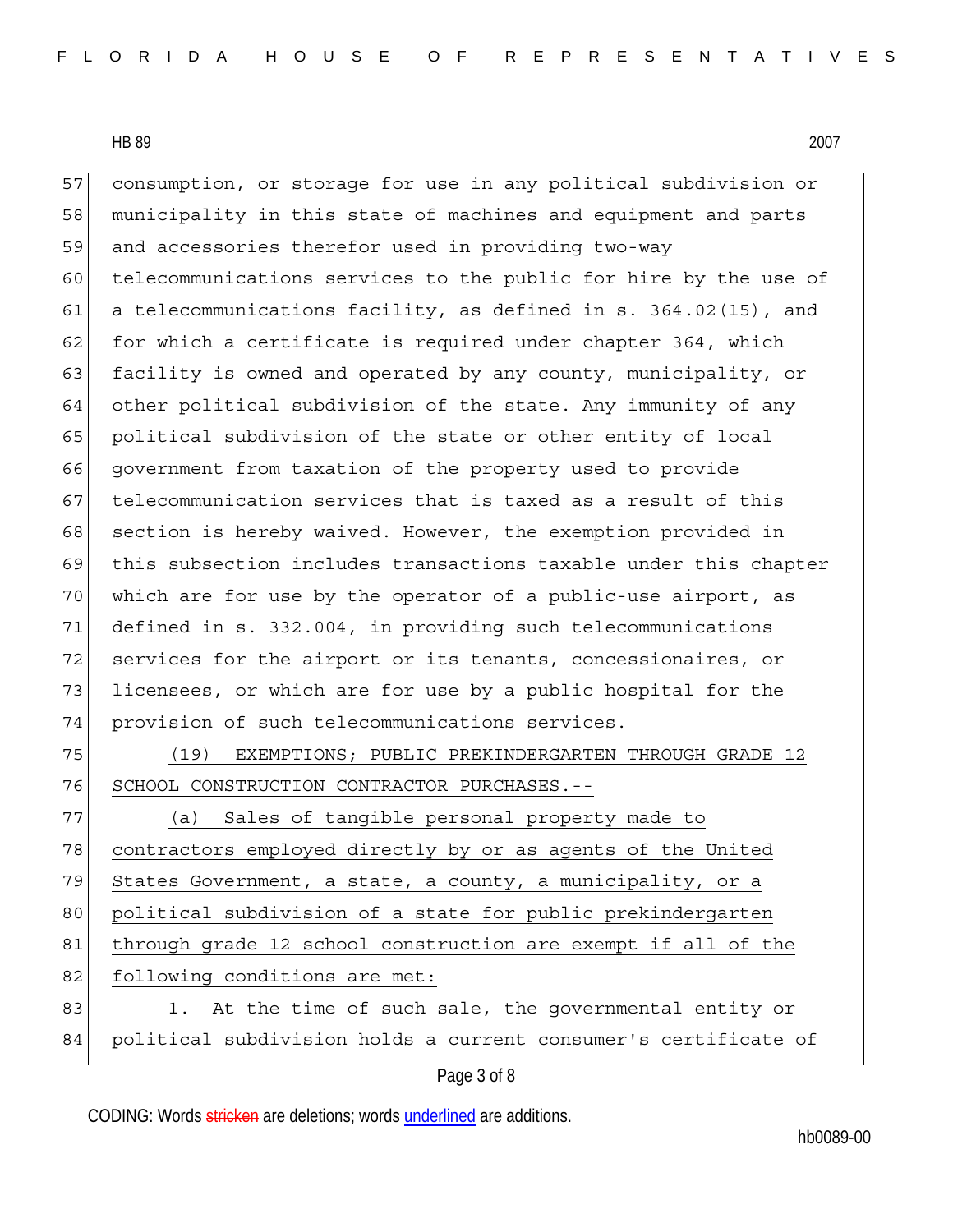| 85  | exemption from the department.                                   |
|-----|------------------------------------------------------------------|
| 86  | The tangible personal property purchased by the<br>2.            |
| 87  | contractor will go into or become part of a public               |
| 88  | prekindergarten through grade 12 school owned by the             |
| 89  | governmental entity or political subdivision. Tangible personal  |
| 90  | property purchased and used by a contractor in the course of     |
| 91  | performing a contract which does not become part of the public   |
| 92  | prekindergarten through grade 12 school is not exempt under this |
| 93  | subsection.                                                      |
| 94  | The governmental entity or political subdivision bears<br>3.     |
| 95  | the economic burden of the cost of the tangible personal         |
| 96  | property, through direct reimbursement of the cost to the        |
| 97  | contractor under the contract or inclusion of the cost in the    |
| 98  | contractor's price for performance of the contract.              |
| 99  | The governmental entity or political subdivision,<br>4.          |
| 100 | general contractor, or a subcontractor presents to the seller    |
| 101 | before or at the time of a purchase:                             |
| 102 | A copy of a current, valid Florida consumer's<br>а.              |
| 103 | certificate of exemption held by the governmental entity or      |
| 104 | political subdivision.                                           |
| 105 | b. A signed and dated statement of an officer or                 |
| 106 | authorized employee of the governmental entity or political      |
| 107 | subdivision that identifies a specific public prekindergarten    |
| 108 | through grade 12 school project and names the contractor or      |
| 109 | contractors engaged to perform work on the identified project    |
| 110 | who have been authorized to make exempt purchases of materials   |
| 111 | for the project.                                                 |
|     |                                                                  |
| 112 | A signed and dated statement of the purchasing<br>$\mathsf{C}$ . |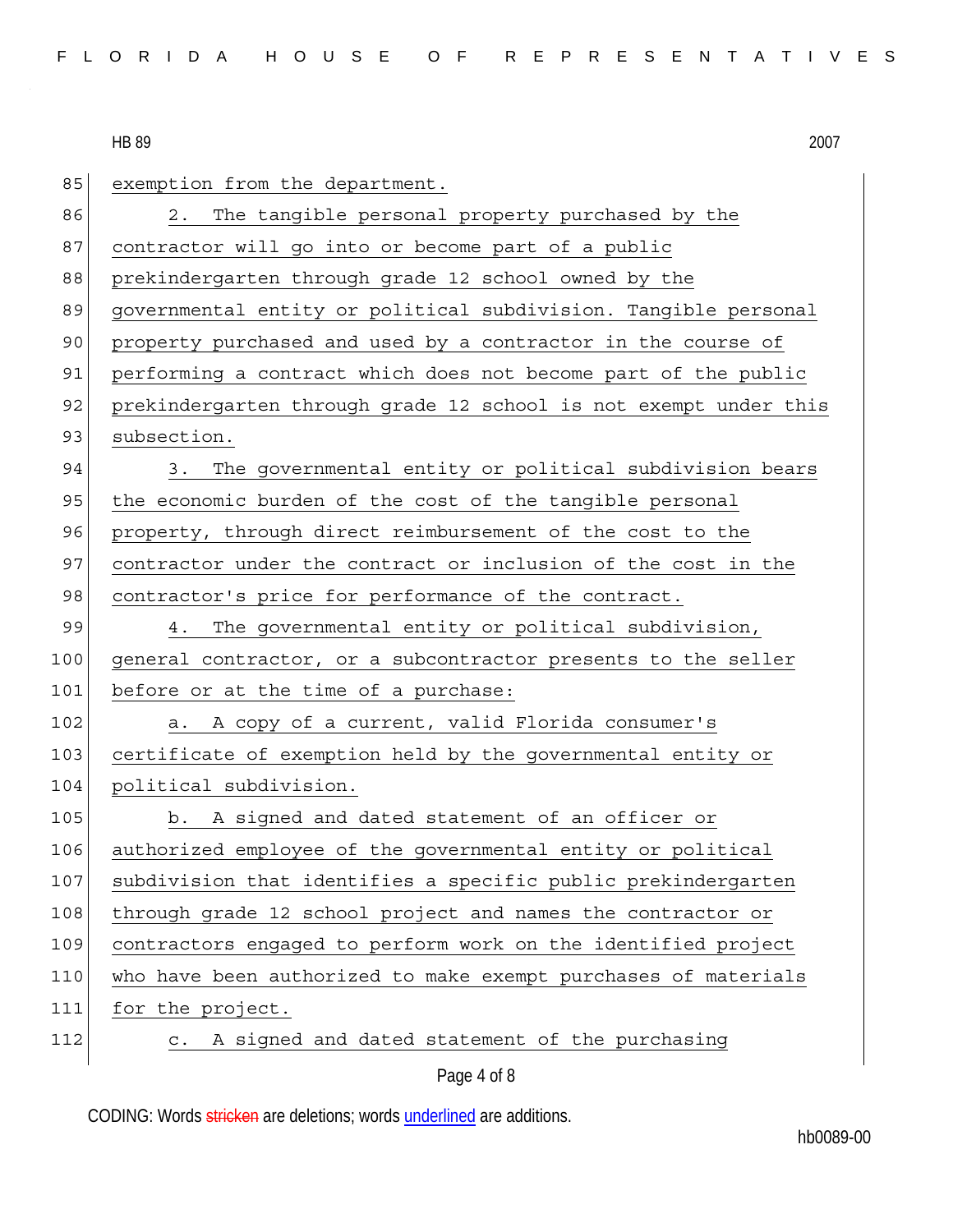| FLORIDA HOUSE OF REPRESENTATIVES |  |  |  |  |  |  |  |  |  |  |  |  |  |  |  |  |  |  |  |  |  |  |  |  |  |  |
|----------------------------------|--|--|--|--|--|--|--|--|--|--|--|--|--|--|--|--|--|--|--|--|--|--|--|--|--|--|
|----------------------------------|--|--|--|--|--|--|--|--|--|--|--|--|--|--|--|--|--|--|--|--|--|--|--|--|--|--|

| 113 | contractor certifying that all purchases made by that contractor |
|-----|------------------------------------------------------------------|
| 114 | and identified at the time of purchase as property that will go  |
| 115 | into or become a part of the public prekindergarten through      |
| 116 | grade 12 school project specified in the statement of the        |
| 117 | governmental entity or political subdivision will be for         |
| 118 | incorporation into that public prekindergarten through grade 12  |
| 119 | school.                                                          |
| 120 |                                                                  |
| 121 | A seller may rely on a single copy of the governmental entity's  |
| 122 | or political subdivision's consumer's certificate of exemption   |
| 123 | and a single signed and dated statement from the governmental    |
| 124 | entity or political subdivision to make sales to any contractor  |
| 125 | named on that statement if the other certification and           |
| 126 | recordkeeping requirements of this subsection have also been     |
| 127 | satisfied. A seller may rely on a single signed statement of a   |
| 128 | purchasing contractor to make sales to that contractor for the   |
| 129 | public prekindergarten through grade 12 school project specified |
| 130 | in that statement if the other certification and recordkeeping   |
| 131 | requirements of this subsection have also been satisfied.        |
| 132 | The records of the seller contain documentation for<br>5.        |
| 133 | each exempt purchase, as follows:                                |
| 134 | a. A purchase order from the contractor specifically             |
| 135 | identifying, by description and quantity, the tangible personal  |
| 136 | property being purchased for incorporation by the contractor     |
| 137 | into a specifically named public prekindergarten through grade   |
| 138 | 12 school project; or                                            |
| 139 | Electronic or other records of the seller that<br>b.             |
| 140 | establish that the purchased tangible personal property,         |
|     | Page 5 of 8                                                      |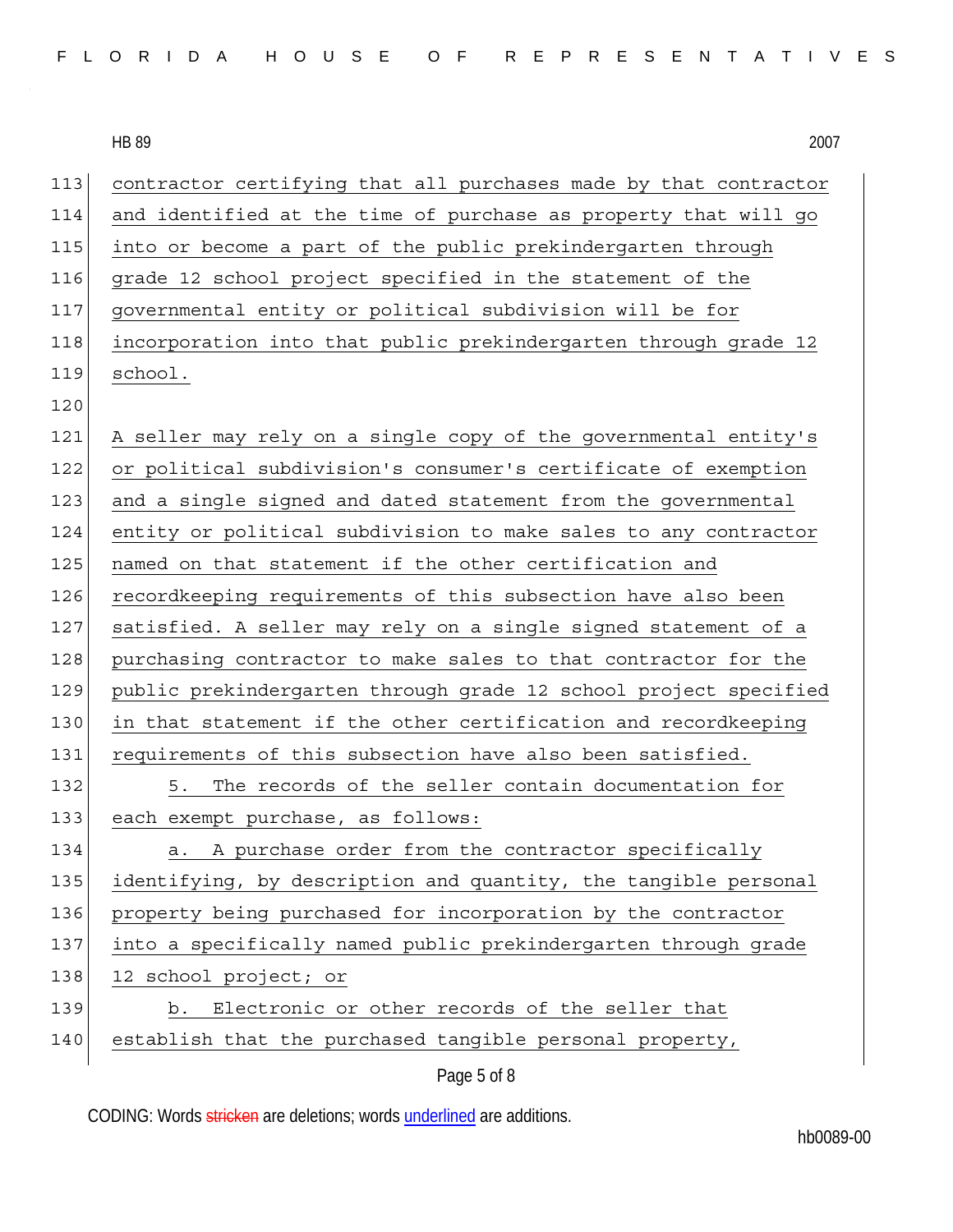| FLORIDA HOUSE OF REPRESENTATIVES |  |  |  |  |  |  |  |  |  |  |  |  |  |  |  |  |  |  |  |  |  |  |  |  |  |  |
|----------------------------------|--|--|--|--|--|--|--|--|--|--|--|--|--|--|--|--|--|--|--|--|--|--|--|--|--|--|
|----------------------------------|--|--|--|--|--|--|--|--|--|--|--|--|--|--|--|--|--|--|--|--|--|--|--|--|--|--|

| 2007 |
|------|
|      |

| 141 | identified by description and quantity, was charged by a         |
|-----|------------------------------------------------------------------|
| 142 | contractor who has provided a statement as described in          |
| 143 | subparagraph 4. to an account to which only purchases for the    |
| 144 | public prekindergarten through grade 12 school project specified |
| 145 | in that statement are charged.                                   |
| 146 | The statements of the governmental entity or political<br>6.     |
| 147 | subdivision and of the purchasing contractor described in this   |
| 148 | paragraph must be dated and contain the following printed or     |
| 149 | typed declaration at the end of the statement and immediately    |
| 150 | above the signature of the public officer, employee, or          |
| 151 | contractor:                                                      |
| 152 |                                                                  |
| 153 | "Under penalties of perjury as provided in s. 92.525,            |
| 154 | Florida Statutes, I declare that I have read the                 |
| 155 | foregoing statement and that the facts stated in it              |
| 156 | are true."                                                       |
| 157 |                                                                  |
| 158 | The seller verifies that a purchasing contractor is<br>7.        |
| 159 | named in the statement from the governmental entity or political |
| 160 | subdivision and that the project identified in the statement of  |
| 161 | the contractor is the same project as that identified in the     |
| 162 | statement of the governmental entity or political subdivision    |
| 163 | before the exemption is granted as to any purchase.              |
| 164 | The seller shall maintain in its records the<br>(b)1.            |
| 165 | certificate, statements, and other records described in          |
| 166 | paragraph (a) to document the exempt status of any sale for the  |
| 167 | period of time during which the department may conduct an audit  |
| 168 | of the seller's books and records. A dealer may, through the     |
|     |                                                                  |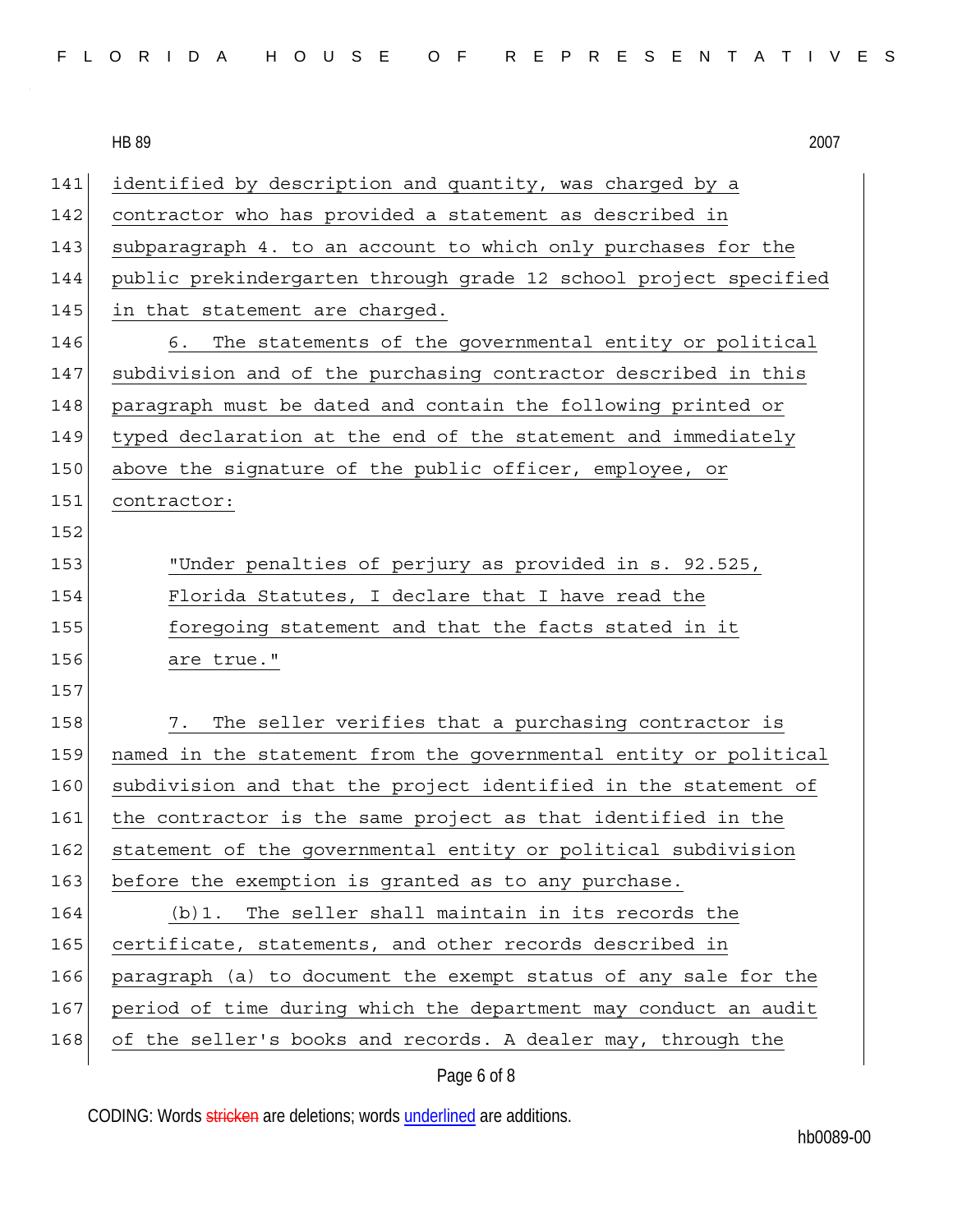| 169 | informal protest provided for in s. 213.21 and the rules of the  |
|-----|------------------------------------------------------------------|
| 170 | department, provide the department with evidence of the exempt   |
| 171 | status of a sale. A consumer's certificate of exemption executed |
| 172 | by a governmental entity or political subdivision that was       |
| 173 | registered with the department at the time of sale, a statement  |
| 174 | of the governmental entity or political subdivision as described |
| 175 | in sub-subparagraph (a)4.b. that had been issued and signed      |
| 176 | before or on the date of the sale for which exemption was        |
| 177 | claimed, and a purchasing contractor's statement as described in |
| 178 | sub-subparagraph (a)4.c. from a contractor that could have       |
| 179 | issued such statement at the time of the sale shall be accepted  |
| 180 | by the department when submitted during the protest period but   |
| 181 | may not be accepted in any proceeding under chapter 120 or any   |
| 182 | circuit court action instituted under chapter 72. A purchase     |
| 183 | does not qualify for exemption under this subsection if a        |
| 184 | contractor made the purchase before the date on which a          |
| 185 | governmental entity or political subdivision has issued a signed |
| 186 | and dated statement authorizing that contractor to make exempt   |
| 187 | purchases for a specified public prekindergarten through grade   |
| 188 | 12 school project.                                               |
| 189 | A contractor that claims an exemption under this<br>2.           |
| 190 | subsection shall maintain records to establish that the          |
| 191 | materials purchased were actually incorporated into the public   |
| 192 | prekindergarten through grade 12 school project described in the |
| 193 | contractor's statement. The contractor shall accrue and remit    |
| 194 | use tax on any items purchased as exempt under this subsection   |
| 195 | that are not incorporated into the public prekindergarten        |
| 196 | through grade 12 school project, unless such items are           |
|     |                                                                  |

Page 7 of 8